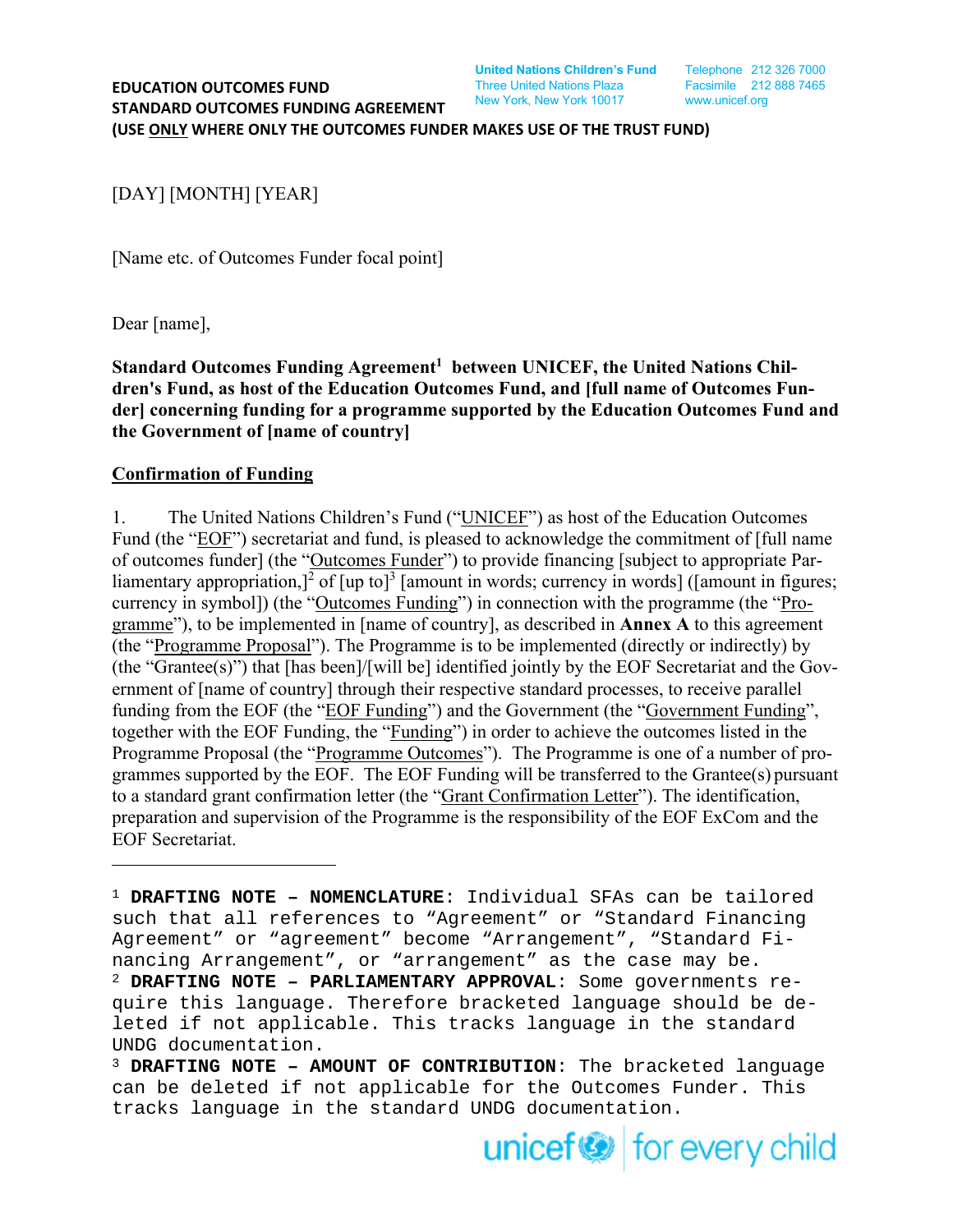2. This letter will, upon your confirmation in the manner indicated below, constitute an agreement (the "Agreement" or the "Standard Outcomes Funding Agreement") between UNICEF and the Outcomes Funder, setting out all terms, conditions, requirements, and obligations between UNICEF and the Outcomes Funder with regard to the subject matter thereof. This letter is the standard-form agreement. This letter replaces and supersedes any previous agreements between UNICEF and the Outcomes Funder with regard to the same subject matter.

3. The Outcomes Funding will be applied solely in accordance with this Agreement.

# **The Account and the EOF Secretariat**

# The Account

4. At the request of the founders of the EOF, UNICEF has established a special account (the "Account"), to receive, hold, administer, and disburse, funding for the operations of the EOF. The EOF Executive Committee (the "EOF ExCom") will direct the disbursements from the Account in accordance with this Agreement. All deposits to the Account will be subject to the special account administrative fee referred to in paragraph 6 below.

5. UNICEF agrees to establish and operate the Account, and to undertake the activities contemplated in this Agreement, on the understanding that UNICEF will be accountable for funds while on deposit in the Account and that the Governments, organisations and other entities or individuals receiving disbursements from the Account will have full and exclusive programmatic and financial accountability for the funds disbursed to them from the Account. Upon disbursing money from the Account, UNICEF shall have no responsibility, fiduciary or otherwise, for the use of such funds or for activities carried out therewith.

6. UNICEF will allocate an administrative fee of one percent (1%) of each deposit to the Account, to assist in defraying UNICEF's costs of administering the Account. Such fee will be allocated upon receipt of the Outcomes Funding and the balance will be deposited by UNICEF to the Account.

# The Secretariat

7. At the further request of the founders of the EOF, UNICEF hosts a secretariat for the EOF (the "EOF Secretariat").

8. The EOF Secretariat is established administratively within UNICEF. It is operated and administered under the regulations, rules, policies, procedures, administrative instructions and other administrative issuances governing the operations of UNICEF including but not limited to those relating to personnel and financial administration, and the UNICEF Policy Prohibiting and Combatting Fraud and Corruption ("UNICEF Regulations").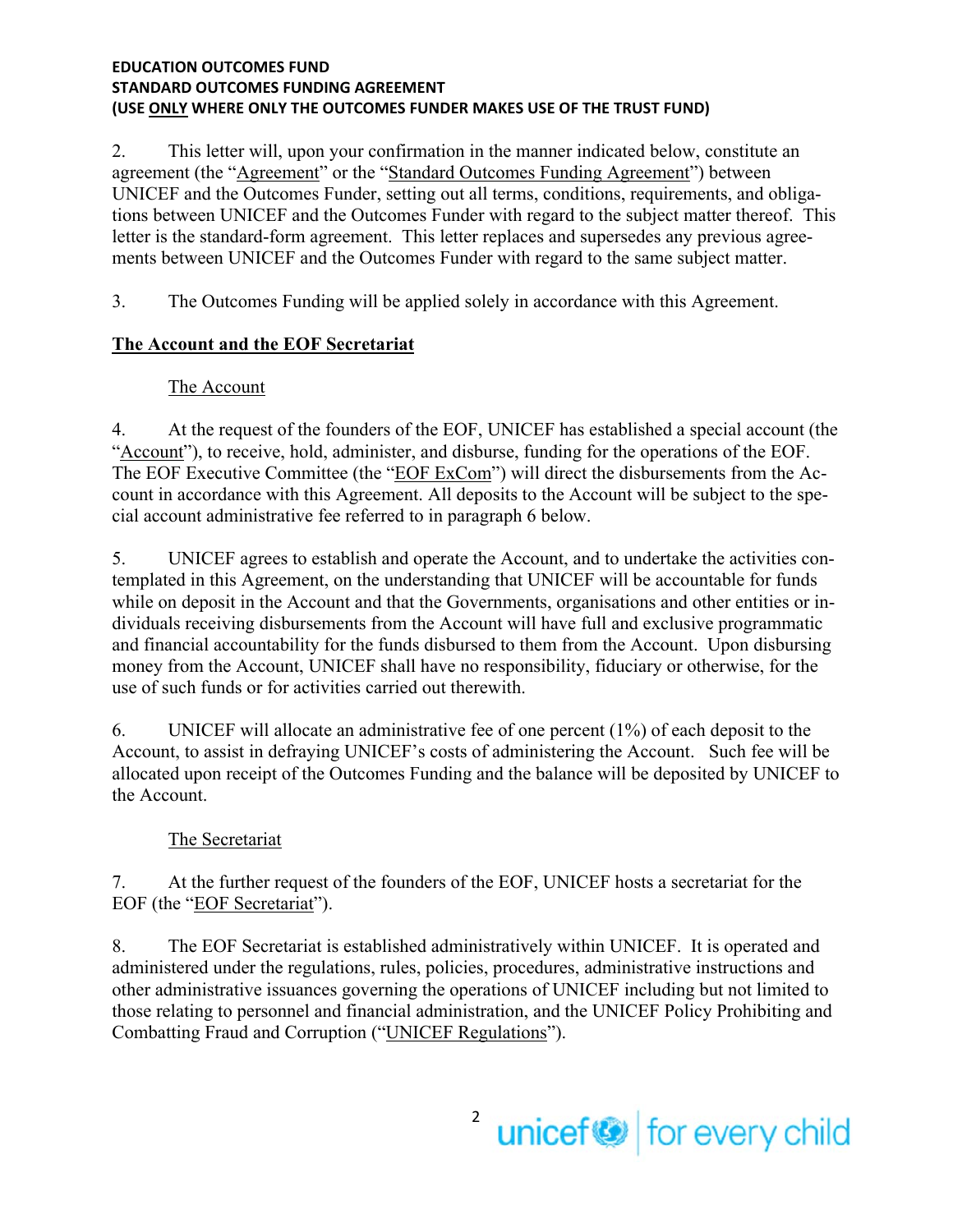9. Administrative support to the EOF, the EOF ExCom (together with its sub-committee and task teams), and the EOF Secretariat will be provided exclusively by UNICEF, including but not limited to administering all personnel matters including the administration of staff contracts and hiring of consultants; making all arrangements for travel and in-country logistical support in programme countries as needed; and other administrative support (including financial administration, legal support, information technology support); and conducting of internal audits if so determined by the UNICEF Office of Internal Audit and Investigation.

10. The annual activities of the EOF Secretariat will be set out in an annual work plan and budget developed by the Director of the EOF Secretariat (the "Director" or the "Director of the EOF Secretariat") and approved by the EOF ExCom following agreement by the UNICEF Comptroller that it complies with UNICEF Regulations including those as to budgeting. Each such annual budget will include both the direct costs of the activities in the work plan as well as EOF's share of the costs of the UNICEF Funds Support Office (the "UNICEF-FSO") and additional UNICEF support as required. Each such annual work plan and budget shall be agreed by the UNICEF Comptroller and approved by the EOF ExCom no later than sixty (60) days prior to the beginning of the calendar year to which it relates. Prior to the establishing of the first annual work plan and budget, the activities of the EOF Secretariat will be determined by the Director of the EOF Secretariat, and the budget for the EOF Secretariat will be agreed between the Director of the EOF Secretariat and the UNICEF Comptroller.

11. UNICEF and the EOF ExCom will make arrangements and agreements with regard to selection and appointment of the Director and personnel in the EOF Secretariat.

12. The premises for the EOF Secretariat's offices will be arranged by UNICEF in accordance with agreements to be reached between UNICEF and the EOF ExCom.

# **The Funding**

13. UNICEF will establish a separate ledger account within the Account for the Programme (the "Programme Outcomes Funder Ledger Account"). Outcomes Funding earmarked to a particular Programme may be utilized by UNICEF to make payments to (i) the Grantee(s) under the Grant Confirmation Letter(s) in respect of such Programme; or (ii) to defray the costs of management and evaluation of the Programme as well as the EOF Secretariat costs.

14. The Outcomes Funding will be transferred:

(a)  $\int$  [in [a single payment]/[several payments] of [amount in words; currency in words] ([amount in figures; currency in symbol]) to be made [on or around the date of this Agreement]/[on [specified date]]]; and/or

(b) [by the Outcomes Funder within  $[\text{five (5)}]$  business days (in New York) of the date the Outcomes Funder receives a funding request from UNICEF (the "Funding Request Notice").

> 3 unicef<sup>®</sup> for every child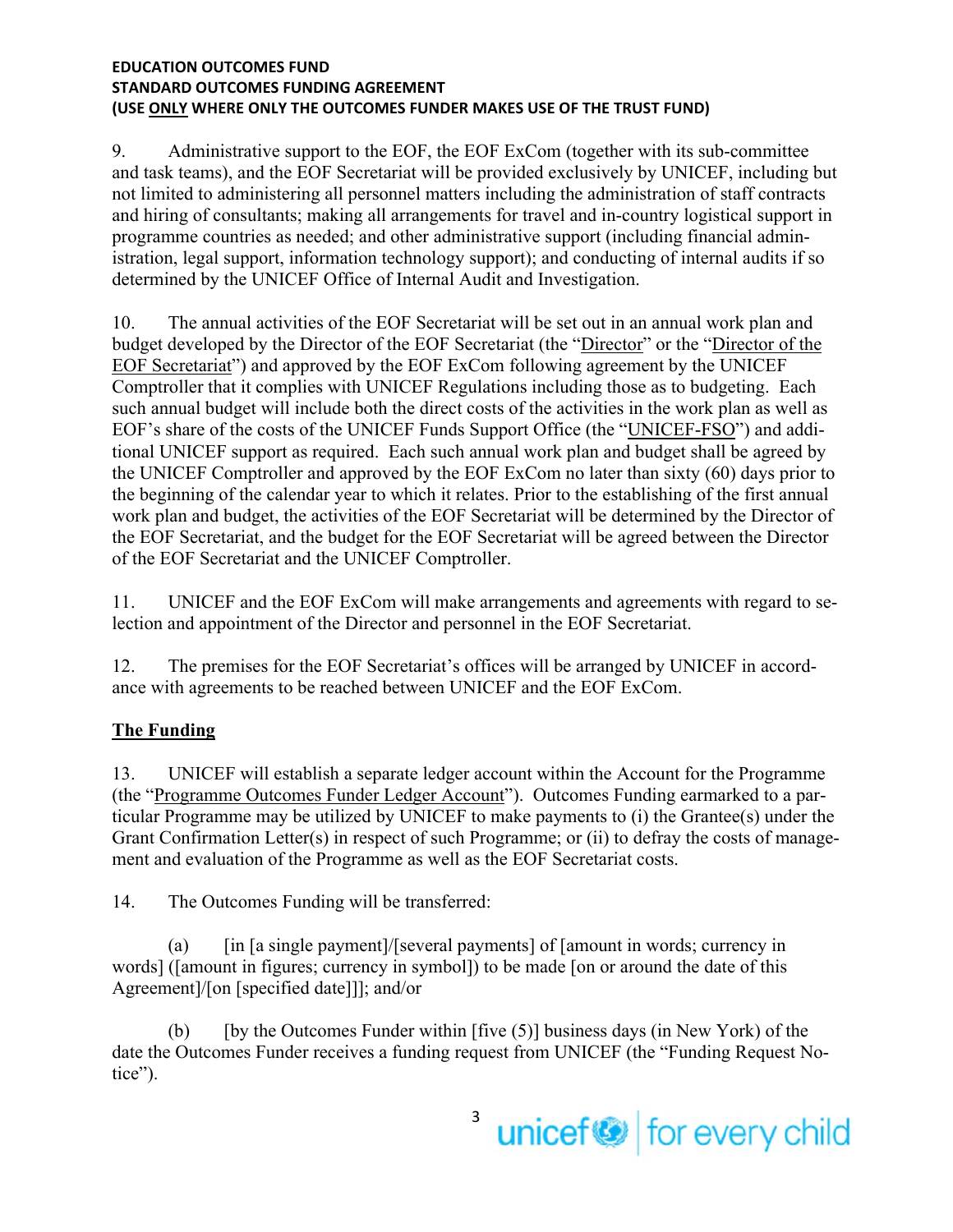(c) In addition, the Outcome Funder recognizes that in accordance with paragraph 18 of this agreement, the Account will be administered in United States Dollars and UNICEF will not absorb any gains or losses on currency exchanges, and that outcomes-based contracts require long-term advance commitment, making currency exchange risk particularly relevant. The Outcome Funder therefore agrees to transfer additional Outcomes Funding, which will be subject to the fees referred to in paragraph 6, in the event that fluctuations in the currency exchange rate result in a shortfall of Outcomes Funding, up to [xx%] of the Outcomes Funding. In the event of adverse currency fluctuations that result in a shortfall greater than [xx%] of the Outcomes Funding, the EOF ExCom will notify the Outcome Funder and both parties will consult on the manner in which such commitments and liabilities may be satisfied.] $4$ 

15. The Outcomes Funder will transfer the Outcomes Funding (or each installment thereof, as applicable) to UNICEF by depositing it into the following bank account:

> UNICEF NY Cashier's Account No. 1 JP Morgan Chase Bank International Agencies Banking 277 Park Avenue, 23rd Floor New York, NY10172-003, USA Account No. 014-1-076224 Swift code: CHASUS 33 CHIPS ABA: 0002 UID 259366 Fed Wire: 0210 00021

16. When making the transfer, the Outcomes Funder will notify the UNICEF Global Shared Services Center by email (gssccashier@unicef.org) of the following: (a) the amount transferred; (b) the value date of the transfer; (c) that the transfer is from the Outcomes Funder in accordance with this Agreement, for deposit in the Account with regard to the Programme (including the EOF programme reference). UNICEF will apply the transferred funds to the Programme Outcomes Funder Ledger Account. UNICEF will promptly acknowledge receipt of funds in writing indicating the amount received (stated in the currency received and, if the transfer is in a currency other than United States dollars, in United States dollars applying the United Nations operational rate of exchange on the date of receipt) and the date of receipt.

17. If paying the Outcomes Funding in installments, the Outcomes Funder reserves the right to suspend payment of second or further installments of the Outcomes Funding and to terminate this Agreement if there are credible allegations of improper use of the funds while on deposit in

<sup>4</sup> **DRAFTING NOTE:** This paragraph 14 (c) will only apply when the Outcome Funder is not able to commit funding in United States Dollars. The percentage rate will be determined by the EOF Secretariat for each Programme. The bracketed language can be deleted if not applicable.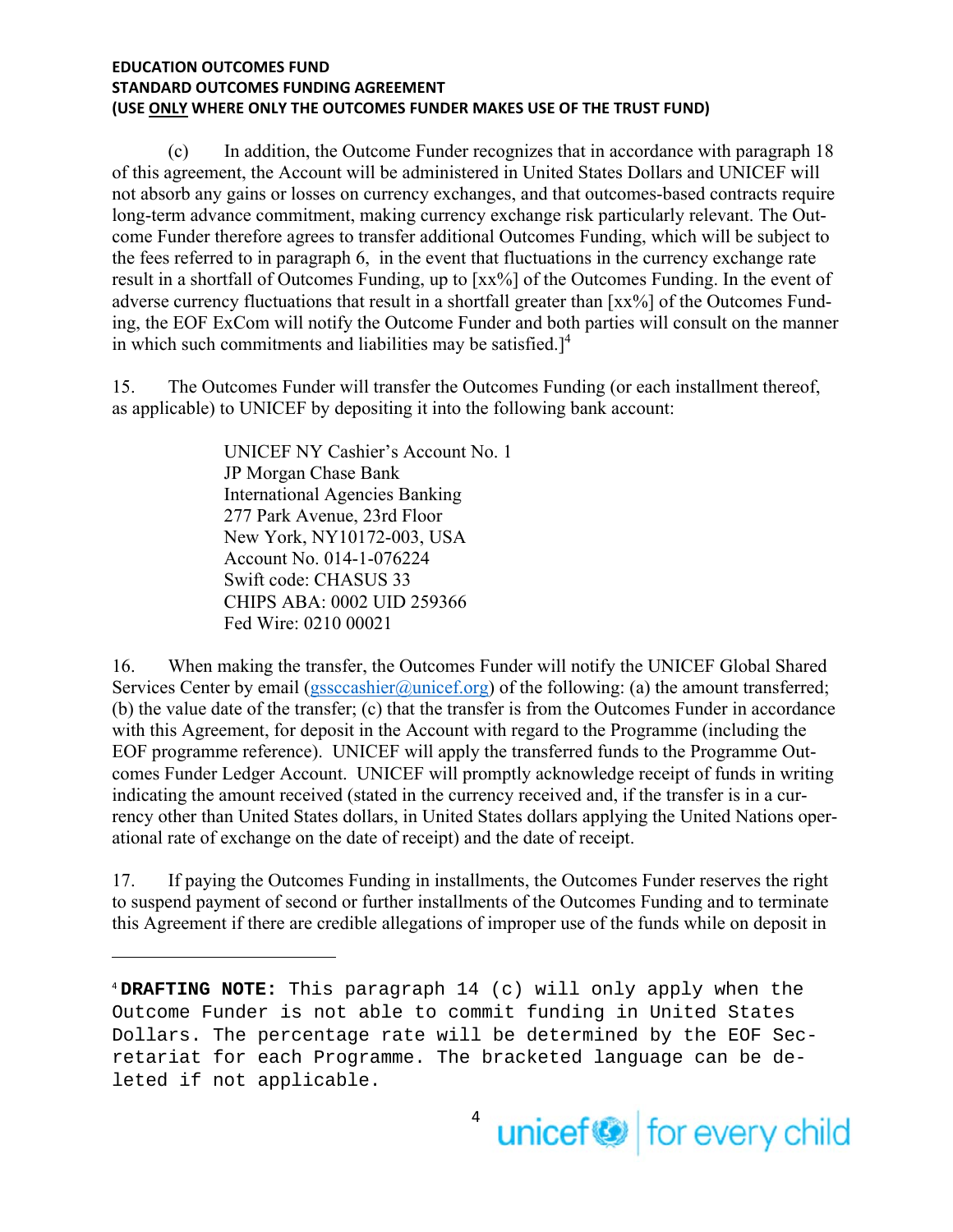the Account; provided however that before suspending future transfers of the Outcomes Funding or terminating this Agreement, the Outcomes Funder will (a) consult with the Director of the EOF Secretariat and, if necessary, the EOF ExCom and UNICEF, with a view to promptly resolving the Outcomes Funder's concerns; and (b) confirm in writing to the EOF Secretariat and UNICEF that it has made arrangements with the Grantee(s) (in accordance with paragraphs 23 to 28 below) for payment of the Outcomes Funding directly to the Grantee(s) upon direction from the EOF Secretariat.

18. The Account is established and administered in accordance with the Financial Regulations, Rules, procedures, and administrative instructions and other administrative issuances governing the operations of UNICEF including but not limited to those relating to interest and internal and external audit, and will be subject exclusively to internal and external audit in accordance with the regulations, rules, and procedures of UNICEF. The Account will be conducted in United States dollars. The United States dollar value of the Outcomes Funding, if made in a currency other than United States dollars, will be determined by applying the United Nations operational rate of exchange in effect on the date of receipt of the Outcomes Funding (or each installment thereof, if paid in installments). UNICEF will not absorb gains or losses on currency exchanges. Such amounts will increase or decrease the funds available for disbursement from the Programme Outcomes Funder Ledger Account. The Outcomes Funder acknowledges that notwithstanding the use of separate ledger accounts, the Outcomes Funding will be co-mingled with other deposits to the Account and that it will not otherwise be separately identified or administered.

# **Evaluation of the Programme**

19. Evaluation of the Programme will be undertaken in accordance with the evaluation procedures set out in the Programme Document applicable to that Programme (the "Programme Document") attached to the Grant Confirmation Letter.

20. As set out in the Programme Document, an independent expert evaluation of the outcomes achieved by the Programme (the "Evaluation") will be undertaken by an independent expert to be engaged by the EOF Secretariat (the "Evaluator"), following consultation between the EOF Secretariat and the Outcome Funder. The Grantee(s) will be required, upon request, to assist in providing relevant information within the limits of its regulations, rules, policies and procedures. [The]/[Each] report of the Evaluation (the "Evaluation Report") will include a summary dashboard setting out the Programme Outcomes achieved by the Grantee(s) for the relevant period. The results of [the]/[each] Evaluation will be delivered to the EOF Secretariat by the Evaluator. The EOF Secretariat will make the results of the Evaluation available to the EOF ExCom, the Grantee(s), the Government, and the Outcomes Funder.

21. It is understood and agreed by the Outcomes Funder that (a) the purpose of the Evaluation is to determine whether the Programme Outcomes have been achieved; (b) the Evaluation is restricted to programmatic assessments and will not constitute or otherwise seek to be, a financial, compliance or other audit of any Programme or use of the Funding; and (c) the results of the Evaluation will not be subject to review or contest by the Outcomes Funder.

5 unicef<sup>®</sup> for every child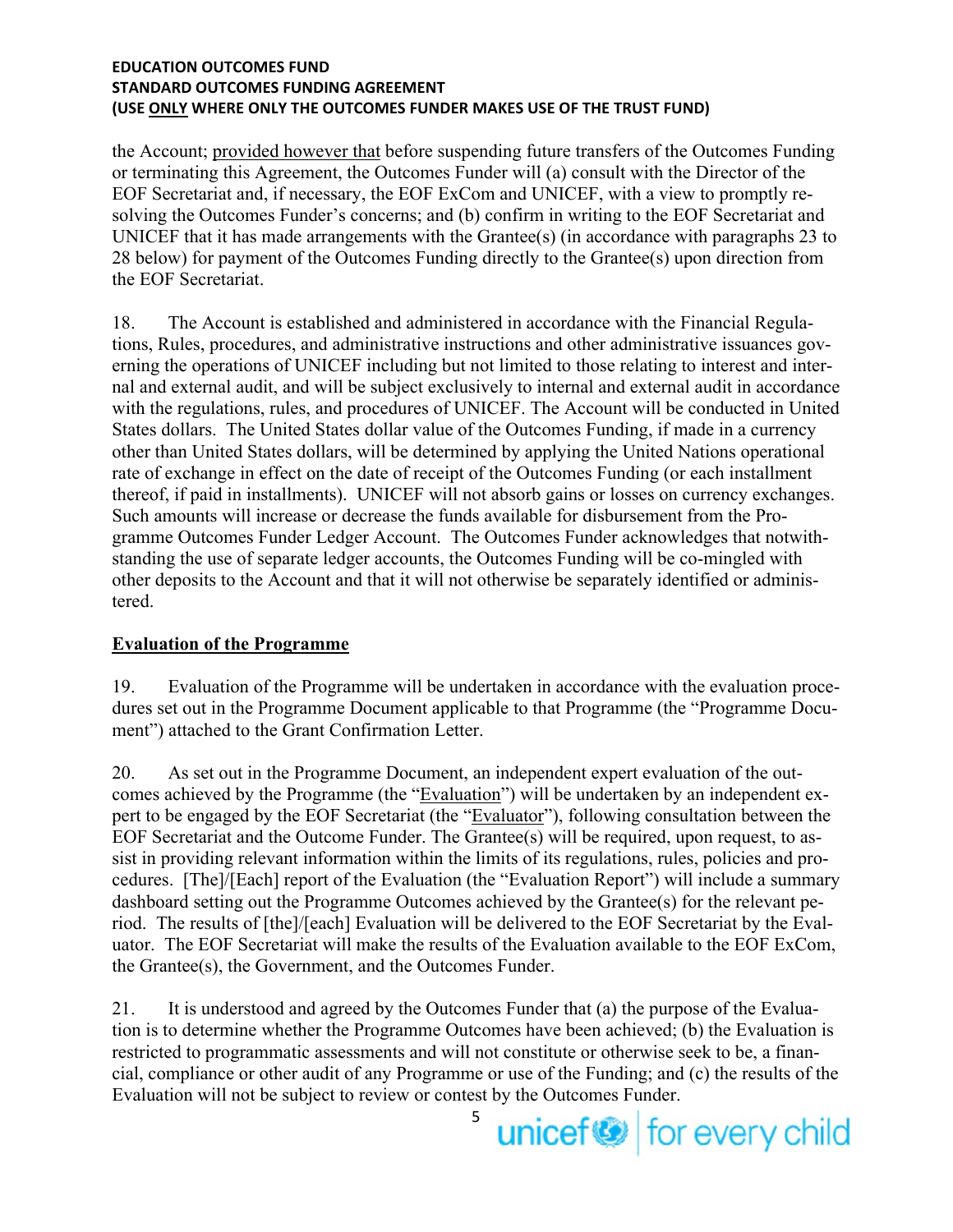22. The Outcome Funder may, separately or jointly with other Outcome Funders, and following consultation with the EOF ExCom, take the initiative to evaluate the Programme in addition to the evaluation conducted pursuant to the Evaluator. The Grantee(s) will be expected, upon request, to assist in providing relevant information within the limits of their regulations, rules, policies and procedures. All costs will be borne by the respective Outcome Funder, unless otherwise agreed.<sup>5</sup>

# **Disbursement of the Funding**

23. UNICEF will disburse the Outcomes Funding to the Grantee(s) solely in accordance with instructions from the EOF ExCom as conveyed to UNICEF by the EOF Secretariat and as set out in this Agreement and in accordance with the [relevant] Grant Confirmation Letter and Programme Document.

24. The EOF ExCom will determine, following agreement with the Government and based on the Programme Outcomes achieved as determined by the relevant Evaluation Report, the amount (if any) of Outcomes Funding payable by the Outcomes Funder to the Grantee(s), and will instruct UNICEF to transfer the EOF portion of the Outcomes Payment with a written notification (the "Outcomes Funding Payment Notice") to that effect.

25. UNICEF will within twenty (20) business days (in New York) after receiving the Outcomes Funding Payment Notice transfer to the Grantee(s) the amount specified in such notice; provided however that if the amount of the uncommitted Outcomes Funding available in the Programme Outcomes Funder Ledger Account held by UNICEF is less than the amount specified in such notice, UNICEF will transfer to the Grantee(s) the amount held by UNICEF and will issue to the Outcomes Funder a supplementary Funding Request Notice (the "Supplementary Funding Request Notice") for the amount of the shortfall. Transfers made by the Outcomes Funder to UNICEF in response to any Supplementary Funding Request Notice will be subject to the fees referred to in paragraph 6 and the net amount will be transferred to the Grantee(s) in full and final discharge of UNICEF's responsibility to transfer Outcomes Funding to the Grantee(s).

26. UNICEF will transfer the Outcomes Funding to the Grantee(s) by depositing it into the bank account designated by the EOF Secretariat in the Outcomes Funding Payment Notice.

<sup>5</sup> **DRAFTING NOTE:** Where the Grantee is an organisation of the UN System, the following sentence will be added at this point: "It is understood by the Outcomes Funder and the EOF ExCom that such evaluations or reviews are to be restricted to programmatic assessments and are not to constitute a financial, compliance or other audit of any Programme or use of Grant funds."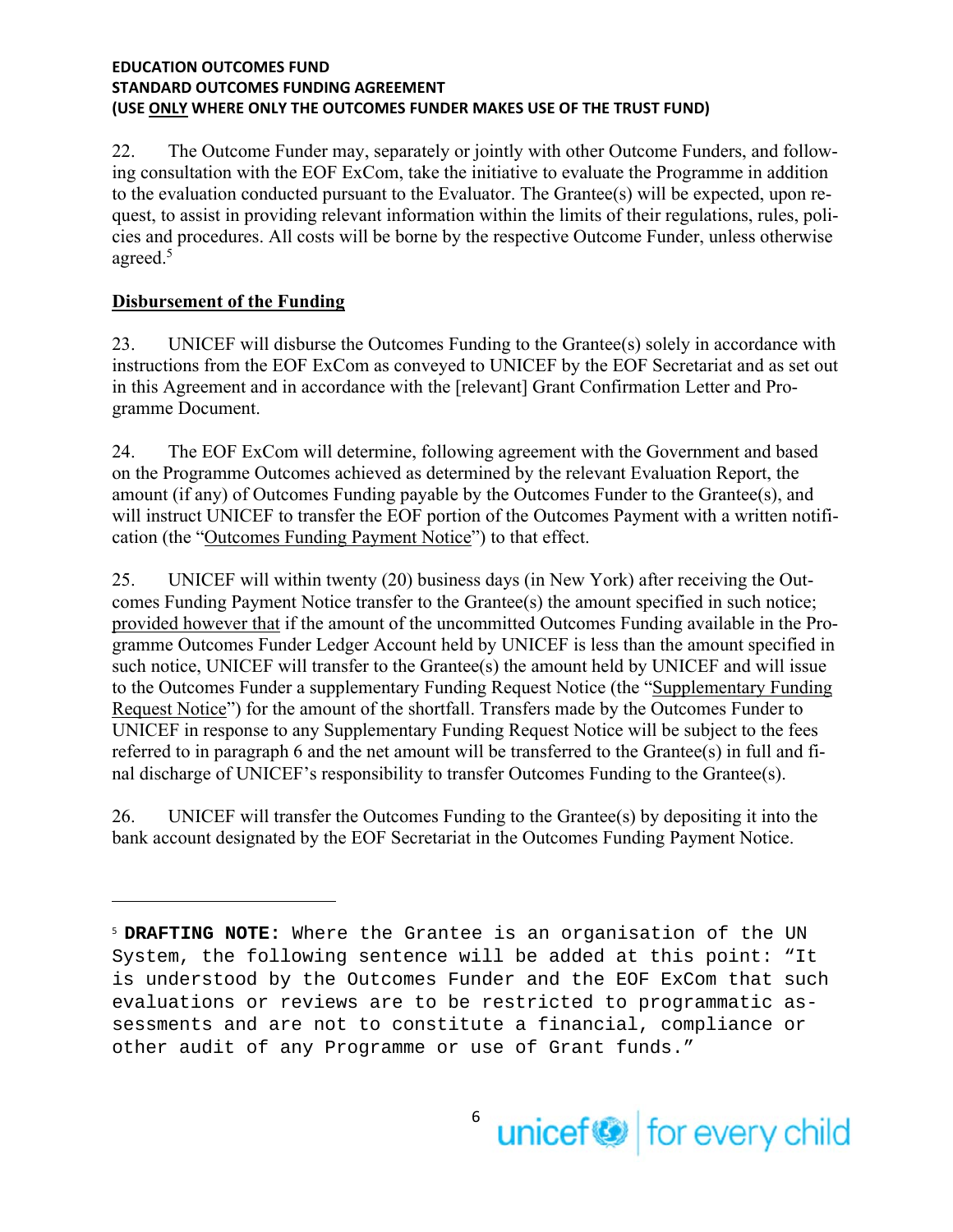27. When making the transfer, UNICEF will notify the Grantee(s), at the email address designated by the EOF Secretariat in the Outcomes Funding Payment Notice, of the following: (a) the amount transferred; (b) the value date of the transfer; (c) that the transfer is from UNICEF on behalf of the Outcomes Funder for the outcomes achieved in the Programme. UNICEF will send a copy of such notification to the EOF Secretariat, the Government, and to the Outcomes Funder.

28. It is understood and agreed by the Outcomes Funder that determinations by the EOF Secretariat with regard to the amount (if any) of Outcomes Funding to be transferred to the Grantee(s) shall be deemed valid and correct and will not be subject to review or appeal , and that decisions of UNICEF with regard to amounts available for transfer to the Grantee(s) shall be deemed valid and correct and will not be subject to review or appeal. It is further understood that any dispute, controversy or claim between the EOF, the Government and the Grantees arising out of, or in connection with, the Grant Confirmation Letter will be resolved as defined in paragraph 52 of the Grant Confirmation Letter. The Outcomes Funder agrees that all claims, questions, demands, and disputes involving the Outcomes Funder and the Grantee(s), which do not involve the EOF Secretariat, EOF ExCom or UNICEF, will be handled by the Outcomes Funder. With respect to any claims, questions, demands, and disputes made by the Grantee(s) against or involving UNICEF, the Outcomes Funder will fully indemnify UNICEF (with the sole exception of claims arising exclusively out of willful misconduct on the part of UNICEF).

### **Other Matters**

### Evaluation of the EOF

29. The EOF ExCom may, from time to time, initiate an evaluation of the overall achievement of the EOF, with the cost of such evaluation to be paid from the budget for the EOF Secretariat.

#### Allegations of Fraud or Diversion of Balances in the Account or within the EOF Secretariat

30. If UNICEF receives an allegation of misuse of funds in the Account or of fraud within the EOF Secretariat and determines that such allegation is credible enough to warrant an investigation, it will promptly notify the Outcomes Funder and the EOF ExCom. The allegation will be dealt with promptly in accordance with UNICEF's accountability and oversight framework including with regard to initiating and completing an investigation of such allegation. UNICEF will keep the Outcomes Funder and the EOF ExCom informed about the progress of the investigation. Promptly upon completion of the investigation, UNICEF will inform the Outcomes Funder and the EOF ExCom about the results of the investigation. UNICEF will either (i) repay to the Account any amounts misappropriated by UNICEF staff members while on deposit in the Account; or (ii) initiate appropriate recovery efforts for any amounts misappropriated by third parties and repay to the Account all amounts recovered. The Outcome Funder may request that such recovered misappropriated amounts be returned to it in proportion to its contribution to the Account. All communications between UNICEF, the Outcomes Funder and the EOF ExCom described in this paragraph 30 shall be subject to not compromising the integrity of any

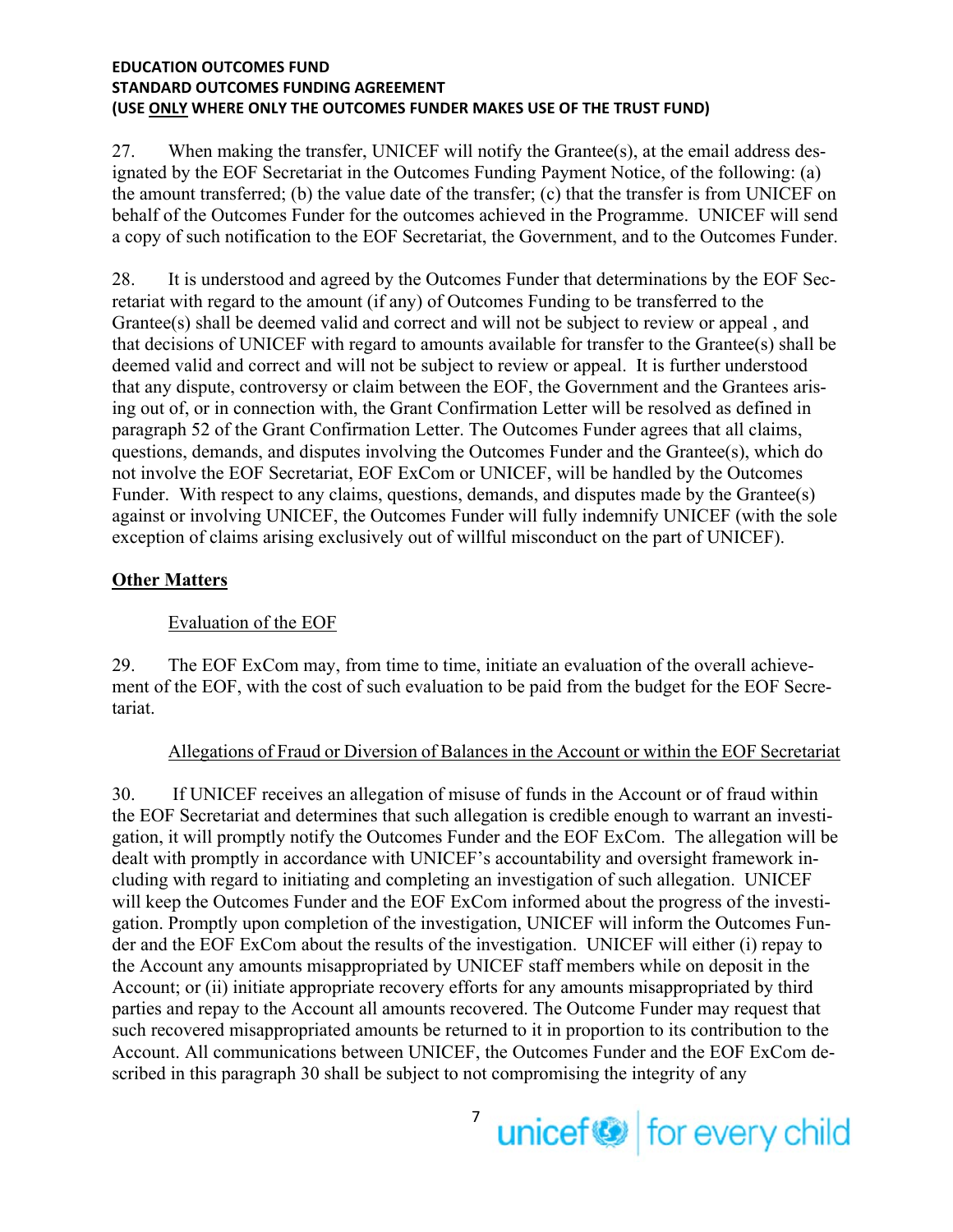investigation and/or the safety, security, privacy and/or due process rights of any concerned individuals, as well as UNICEF's Regulations.

# Fraud or Diversion of Outcome Funding by Grantees

31. UNICEF will convey to the Outcomes Funder information received by it under the relevant Grant Confirmation Letter with regard to possible fraud or diversion of the Outcomes Funding. The Outcomes Funder may, after consultation with the EOF ExCom, UNICEF, and all other Outcomes Funders, assert an interest in the exercise of the EOF ExCom rights with regard to a Grantee (as contemplated in Section II, paragraph 17 of the Grant Confirmation Letter) in the event the EOF ExCom determines that any portion of the Funding, or any supplies and equipment purchased using such Funding, have not been used in accordance with the Grant Confirmation Letter.

# Ethical Conduct

32. The Outcome Funder and UNICEF have a zero tolerance for and are firmly committed to take all necessary measures to prevent and address instances of sexual exploitation, sexual abuse, and sexual harassment in their activities, in accordance their regulations, rules and policies, and recognize the importance of their respective personnel to adhere to the highest standards of integrity and conduct, as defined in their respective policies. In that regard, the Outcome Funder and UNICEF take particular note of Section II paragraph 12 of the Grant Confirmation Letter attached to this Agreement.

# Financing of terrorism

33. Consistent with numerous applicable United Nations Security Council resolutions, including S/RES/1267 (1999), S/RES/1373 (2001) and related resolutions, UNICEF and the Outcome Funder are firmly committed to the international fight against terrorism and the financing of terrorism, and in that regard take particular note of Section II, paragraph 13 of the standard Grant Confirmation Letter attached to this Agreement.

# Reports by UNICEF

34. UNICEF will provide the following reports with regard to the Account: (a) an annual certified financial report of the Account (but not individual ledger accounts within the Account) for each calendar year or part thereof during which UNICEF operates the Account, to be provided no later than 30 June of the year immediately following the calendar year to which it relates; (b) a final financial report ("money in, money out") upon the closing of the Account, to be provided no later than six (6) months after the reconciliation of all final financial reports from the Grantee(s) together with receipt of all amounts repayable to the Account and final financial closing of the Account; and (c) any internal or external audit reports of UNICEF that make reference to the Account.

> 8 unicef<sup>or</sup> for every child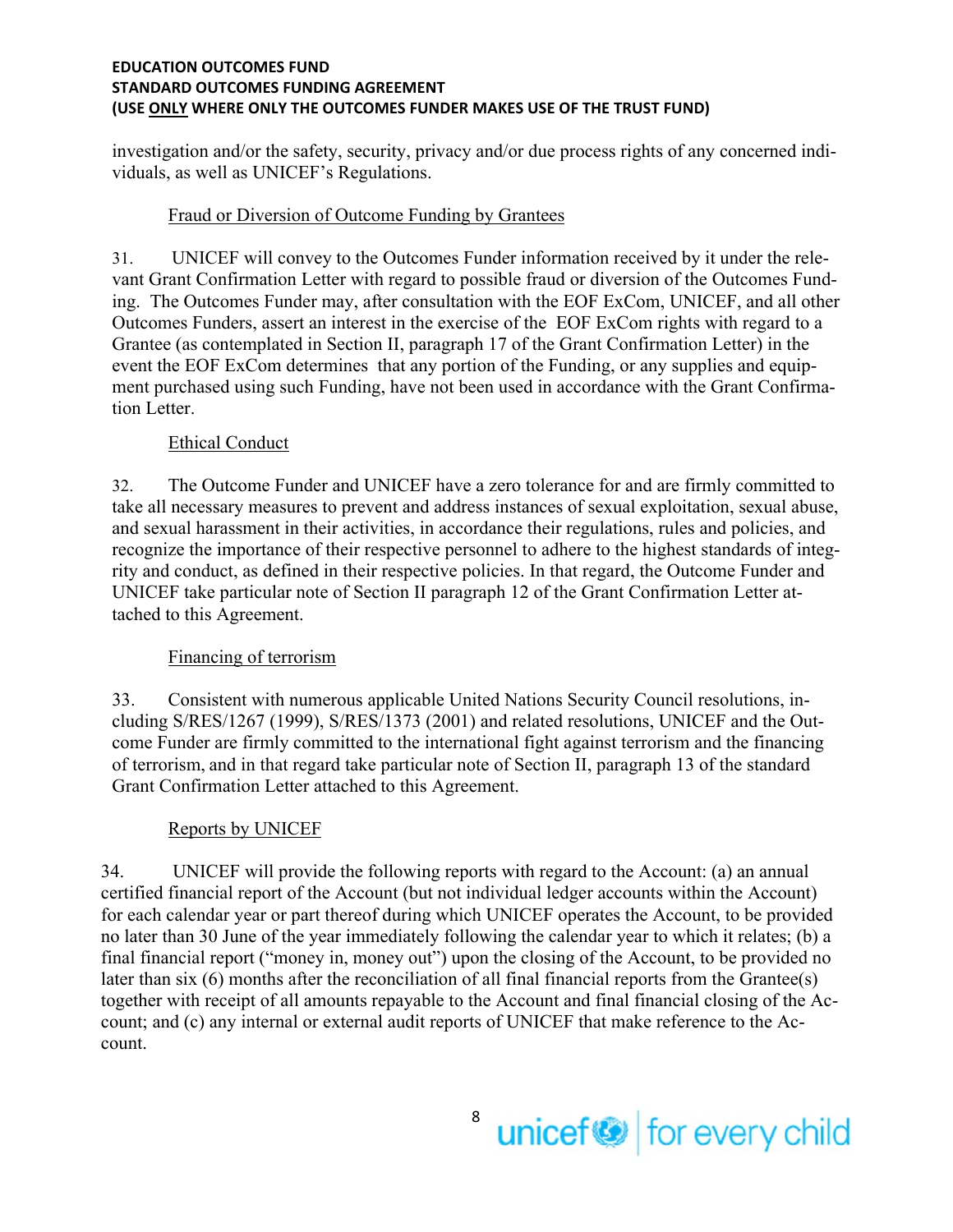35. UNICEF will provide the following financial reports with regard to the EOF Secretariat: (a) an annual certified financial report for each calendar year or part thereof during which UNICEF hosts the EOF Secretariat, to be provided no later than 30 June of the year immediately following the calendar year to which it relates; (b) a final certified financial report with regard to the EOF Secretariat, to be provided no later than eighteen (18) months after the final financial closing of the Account; and (c) any internal or external audit reports of UNICEF that make reference to the EOF Secretariat.

36. The reports referred to in paragraphs 34 and 35 above will be provided to the Outcomes Funder and to the EOF ExCom. UNICEF will not be required to provide any reports under this Agreement other than those referred to in paragraphs 34 and 35 above. Reports on the progress of the Programme, including the challenges faced, risks identified, and mitigation strategies adopted, will be provided annually by the EOF ExCom to the Outcomes Funder. The EOF Ex-Com will also inform the Outcome Funder, in a timely manner of any significant modification of the Programme Proposal. To the extent practicable, the EOF ExCom will afford the Outcome Funder a reasonable opportunity to exchange views before effecting any such modification.

### Term; Winding Up the Account

37. This Agreement will enter into force on the date of the confirmation written below and will continue until the Outcomes Funding arrangements set out in paragraphs 23 to 28 above are completed or the Account is wound up (whichever is first to occur), unless terminated by either UNICEF or the Outcomes Funder before then, by giving the other not less than three (3) months written notice. It is understood that neither UNICEF or the Outcome Funder will terminate this Agreement unless it consulted in advance with the EOF ExCom and has taken into account the impact of such termination on the Programme activities. In the event of early termination of this Agreement which would result in the early termination of the Grant Confirmation Letter entered into by a Grantee(s) for the implementation of the Programme, the Outcome Funder shall pay a portion of default termination sum (the "Commissioner Default Termination Sum") (as provided for in Section V, paragraphs 40 and 41 of the Grant Confirmation Letter attached to this Agreement) proportional to its contribution to the Outcome Funding for the Programme. Remaining uncommitted balances, if any, in the Programme Outcomes Funder's Ledger Account upon termination or expiration of this Agreement [shall be returned to the Outcomes Funder within [20] business days (in New York) of termination of this Agreement] / [will be managed by the EOF Secretariat as directed by the ExCom].

> 9 unicef<sup>or</sup> for every child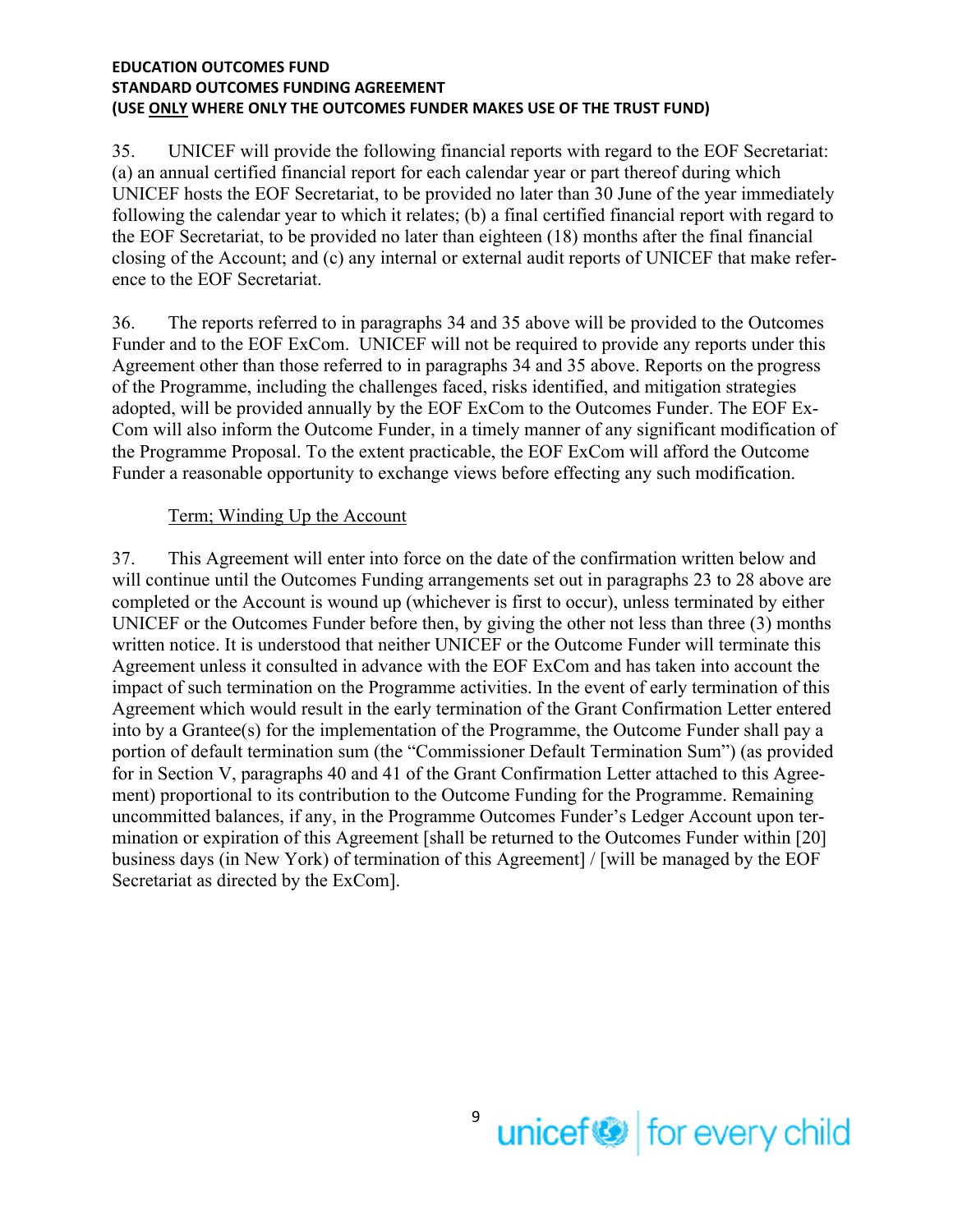### Miscellaneous

38. This Agreement [is considered an administrative arrangement and not an international treaty and<sup>16</sup> sets out UNICEF's only duties and obligations towards the Outcomes Funder in connection with the receiving, holding, administering, disbursing, and reporting of the Outcomes Funding, the other funds in the Account, and the hosting of the EOF Secretariat, and there are no other implied duties and obligations in that regard. Without in any way limiting the generality of the previous sentence, UNICEF in its capacity as holder of the Outcomes Funding will have no duties, obligations or accountabilities under this Agreement or otherwise in connection with funds transferred from the Account.

39. Notices will be deemed to be effective as follows: in the case of registered mail, seven (7) days; in the case of facsimiles, twenty-four (24) hours following confirmed transmission. Any notice, request or consent required or permitted to be given or made pursuant to this Agreement will be in writing, and addressed and sent by registered mail or facsimile to such Party as follows:

(a) If to UNICEF:

UNICEF, the United Nations Children's Fund UNICEF House Three United Nations Plaza New York, New York 10017 Tel:  $+ 1$  (212) 326-7000  $Fax: + 1 (212) 326-7004$ Att: The Comptroller

(b) If to the Outcomes Funder:

[details]

in each case with a copy to the Director of the EOF Secretariat.

40. Any dispute, controversy, or claim arising out of or relating to this Agreement between the Outcomes Funder and UNICEF or between the Outcomes Funder and the EOF Secretariat or EOF ExCom, will be resolved through amicable negotiation.

41. Nothing in or relating to this Agreement will be deemed a waiver, express or implied, of any of the privileges and immunities of the United Nations and its subsidiary organs, including

<sup>6</sup> **DRAFTING NOTE:** Some Outcome Funders might require this language in the Standard Financing Agreement/Arrangement. Therefore bracketed language will be added if applicable.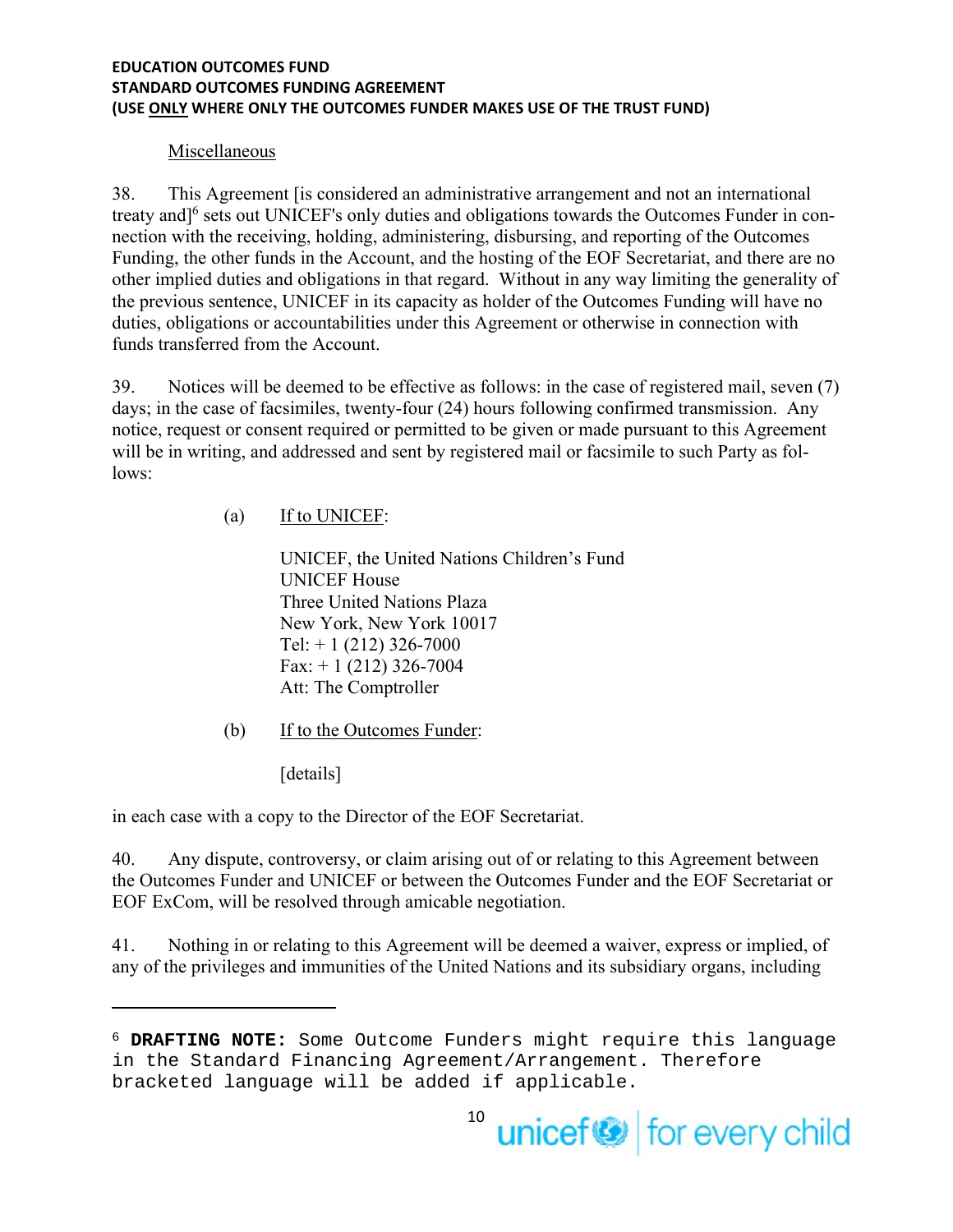UNICEF, whether under the Convention on the Privileges and Immunities of the United Nations or otherwise, and no provision of this Agreement will be interpreted or applied in a manner, or to an extent, inconsistent with such privileges and immunities.

42. This Agreement can only be amended by written instrument signed by UNICEF and the Outcomes Funder, with prior written approval of the EOF ExCom.

Sincerely,

Thomas Asare Comptroller United Nations Children's Fund

CONFIRMED AND AGREED:

By: [name etc. of Outcomes Funder focal point]

Date: